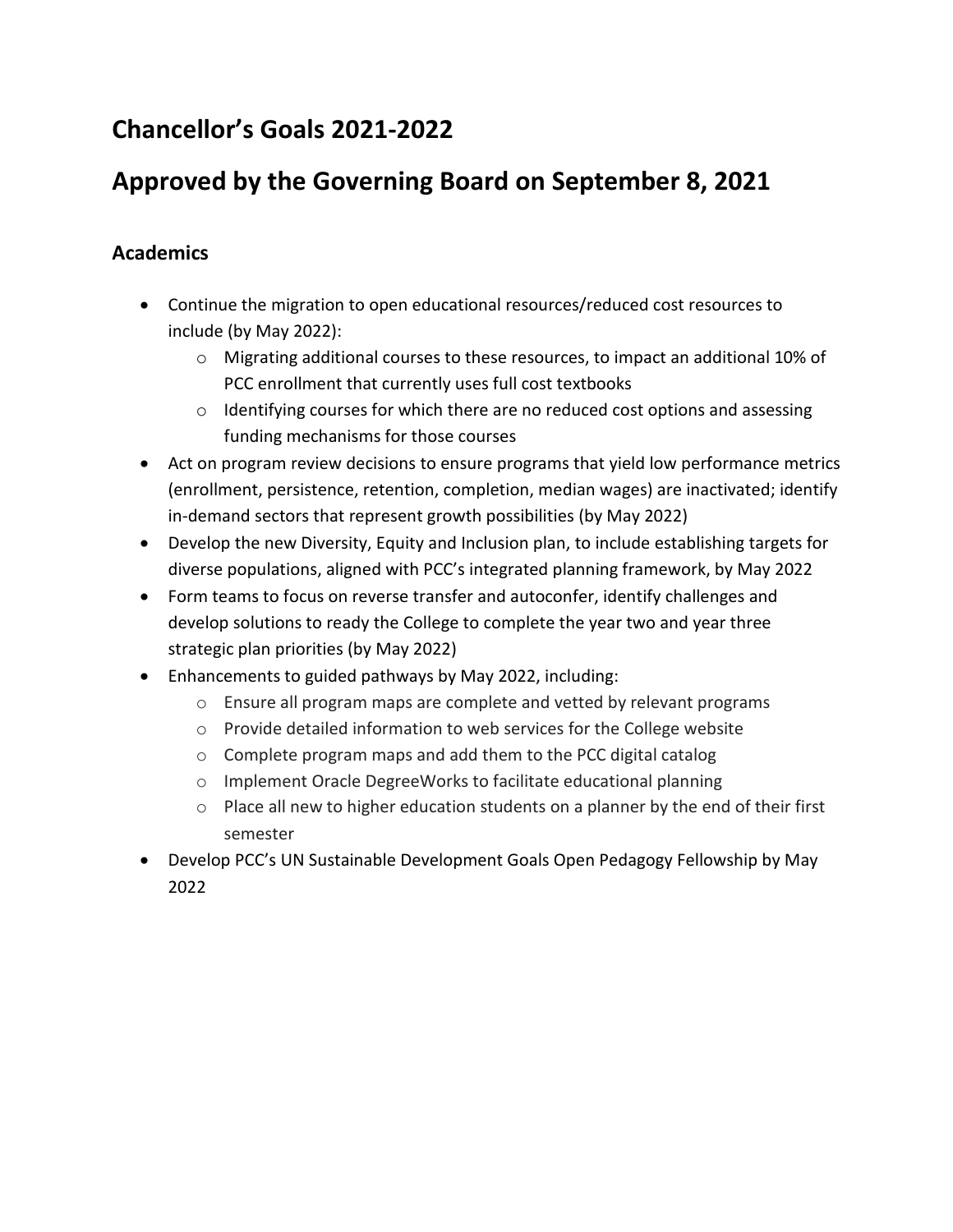#### **Centers of Excellence and student support**

- Continue work on the Centers of Excellence, to include:
	- o Completing the Aviation Center no later than spring 2022
	- o Maintaining progress on the Advanced Manufacturing Center to support onschedule completion in fall of 2022
	- o Initiating work on the Allied Health and Public Safety Centers
	- o Developing the Drachman sites at Downtown Campus
- Establish an innovation team, update the Innovation Task Force recommendations and initiate training (by May 2022)
- Form a team to identify student payment approaches (e.g. flat costs by program) and assess student preferences (by May 2022)
- Develop the new Strategic Enrollment Management Plan and associated targets for enrollment, persistence and retention (institutional and by program) for diverse populations, aligned with PCC's integrated planning framework and the targets in the strategic plan, by May 2022
- Operationalize the recommendations from the Breaking Student Barriers Task Force with a focus on diversity, equity and inclusion, and incorporate the recommendations into the strategic plan and/or operational plans (by May 2022)
- Academic Affairs, Educational Services and Student Affairs will collaborate to address the retention issues of students who go into financial aid and academic probation (by May 2022)
- Expand upon the Community College Growth Engine Fund initiative by May 2022 to set the institution on track for the development of post-traditional awards (e.g., industryrecognized certifications, Marketable Skills Achievement Awards, and micro-credentials as PCC awards) through an inclusive and collaborative process.
- Gather student engagement data through the administration of the Community College Survey of Student Engagement, the Survey of Entering Student Engagement and the Community College Faculty Survey of Student Engagement (by May 2022)
- Assess PCC's current ability to engage with adult learners and identify barriers by May 2022.